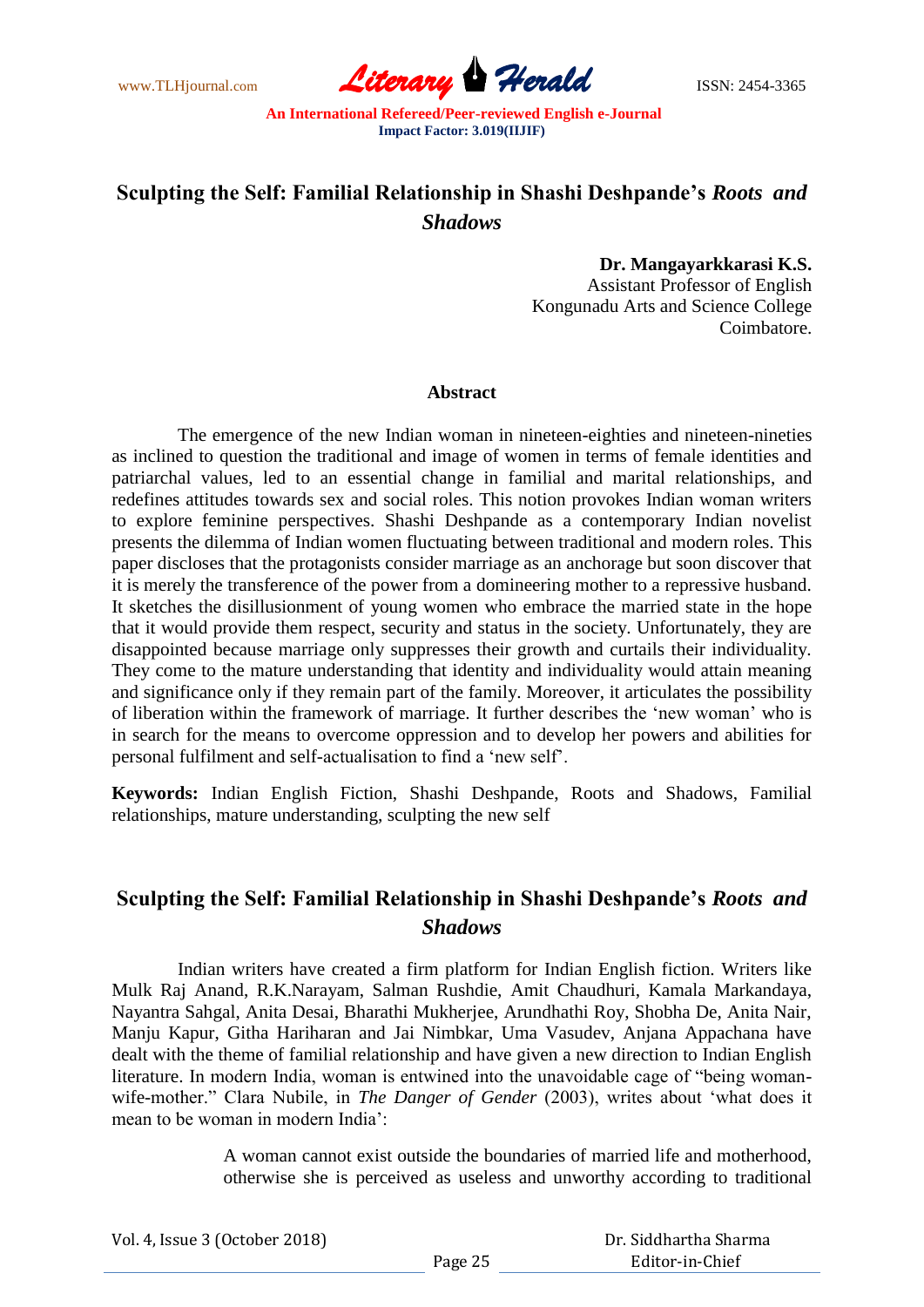

Indian views... Indian woman do not appear to have their independent role in society….Only if a woman is a wife and a mother – both examples of male appendixes – she gains a status in the outer world.  $(12)$ 

Deshpande unravels that woman has to go away from the social structure so as to find her place in society. Shashi Deshpande in her novel portrays the predicament and oppressions faced by the protagonist who is searching for freedom for her autonomous life from her autocratic husband. The silent suffering of the housewives is socio-psychic in nature. They are agog to find meaning and value for their life. They want to be self-styled without any hindrance of the male centred society. Deshpande herself says:

> Women have been quite suppressed, quite Oppressed ... a large section of Indian Women are suffering even today ... And women who have no choice even to decide about having children. We have many people who still advocate "Sati" who consider dowry a necessity, who count it a loss when a girl is born and profit when a boy is born. It is this abysmal difference that I want to do away with, as a feminist. (230)

Marital relationship is the central theme of Deshpande"s novels. Marriages are of three types – they are love marriage, arranged marriage and love-cum-arranged marriage. Out of these three one can catch the first type of marriage in Shashi Deshpande"s novel *Roots and Shadows.* The protagonist in this novel unchains herself, leaving her parental house but is again chained after having been lured into the house of her husband. Indu in *Roots and Shadows* realize that love has no place in her marriage and this leads her to see only deceit and betrayal around. This novel brings to light the image of the middle-class woman sandwiched between tradition and modernity and Deshpande excels in portraying the crisis of the middle-class Indian woman. The platform of Shashi Deshpande"s protagonist is "My life is my own." She further conveys that women should accept that they are responsible for their own victimization.

*Roots and Shadows* is the story of Indu, a middle class young girl, brought up in an orthodox Brahmin family headed by Akka, the mother surrogate in the novel. The family is ruled by Akka, a widow who handles everything in the family with an iron rod. She is the head of the family and the unquestioned ruler of the roost. The novel begins with the heroine's return to her ancestral house. The parental home initiates her into an understanding of the meaning of human life. It is here that she discovers her roots – as an independent woman and a writer; and shadows – as a daughter, a mother and commercial writer and her oppression in the male-dominated society.

Akka never allows Indu to meet boys. Indu rebels against the overpowering influence of Akka and the domineering ambience of the family where women must submit and accept. Indu is advised by Akka to inculcate the perfect feminine qualities in her so as to survive in male-dominated families. But Indu has her own dreams and promises herself not to become their replica. She recalls:

> As a child, they had told me I must be obedient and unquestioning. As a girl, they had told me I must be meek and submissive. Why? I had asked. Because you are a female. You must accept everything, even defeat with grace because

| Vol. 4, Issue 3 (October 2018) |         | Dr. Siddhartha Sharma |
|--------------------------------|---------|-----------------------|
|                                | Page 26 | Editor-in-Chief       |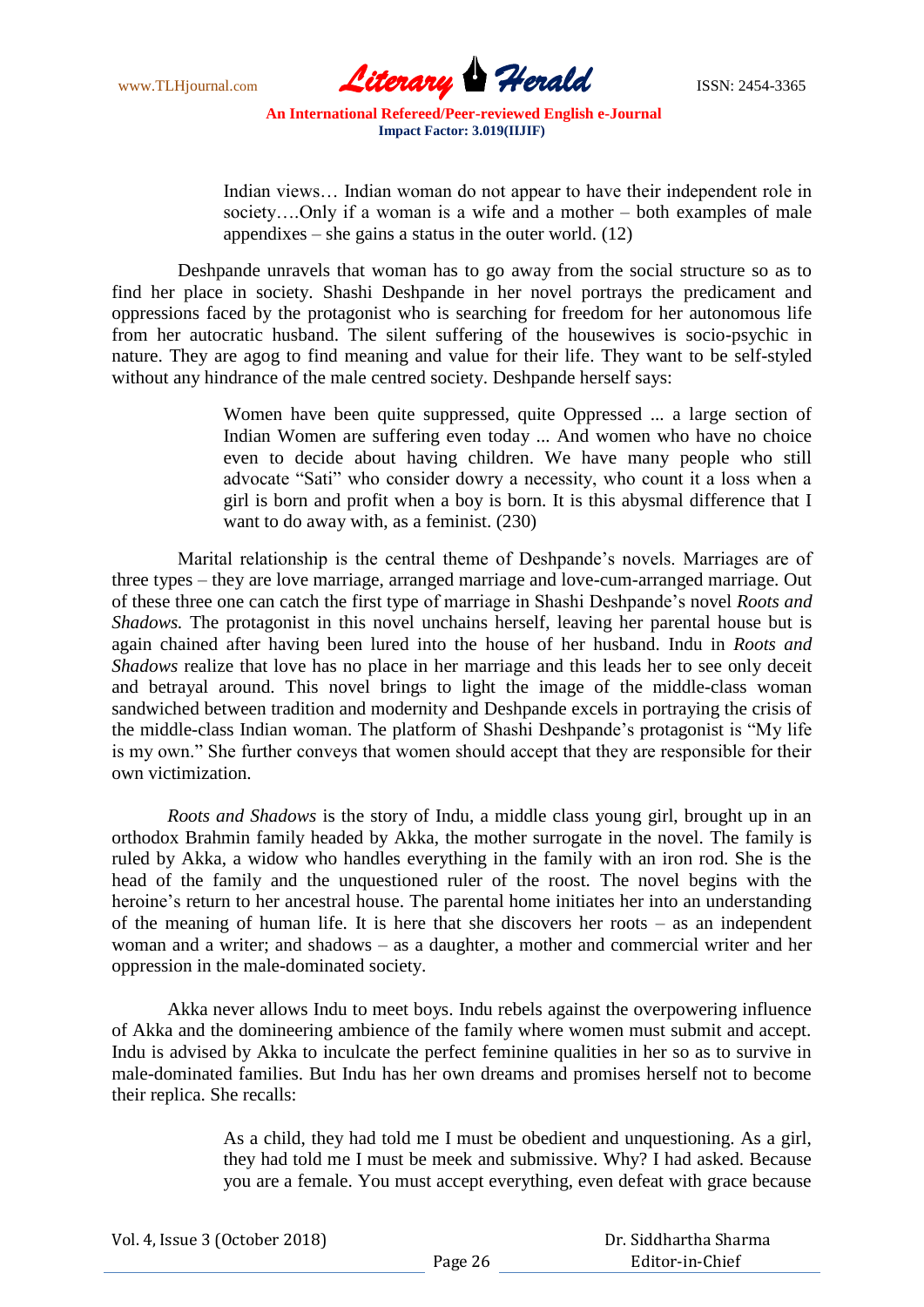www.TLHjournal.com **Literary Herald Herald** ISSN: 2454-3365

you are a girl, they had said. It is the only way, they said, for a female to live and survive. And I ... I had watched them and found it to be true. There had to be if not the substance, at least the shadow of submission. But still, I had laughed at them, and sworn I would never pretend to be what I was not. (*RS* 158)

Indu"s radical approach towards the conventions and dictatorship of Akka is evident in her matters of education, love and marriage. She reacts: "There was only one thing she wanted and that was to dominate, and for her it is "a declaration of Independence"" (*RS* 68). Like her mother, she is isolated from the family for transgressing the traditional mode of settling marriages. "I want to be loved, I want to be happy" (*RS* 13). This dispossession leads Indu to find solace in the company of Jayant. But, ironically she realizes the futility of her decision:

> Jayant and I … I wish I could say we have achieved complete happiness. But I cannot fantasize. I think of the cries that had filled me earlier... I want to be loved. I want to be happy. The cries are now stilled. Not because I am satisfied, or yet hopeless, but because such demands now seem to me to be an exercise in futility. (*RS* 23)

Indu forgets her individuality after the deception and disillusionment and behaves like the traditional Indian wife:

> When I look in the mirror, I think of Jayant. When I dress, I think of Jayant. When I undress, I think of him. Always what he wants. What he would like. What would please him. And I can't blame him. It's not he who has pressurized me into this. It is the way I want it to be. And one day I had thought ... isn"t there anything I want at all? (*RS* 53)

She loves being looked at. It is quite relevant to quote Berger here:

A woman must continually watch herself. She is almost continually accompanied by her own image of herself...She has to survey everything she is and everything she does ... Her own sense of being in herself is supplanted by a sense of being appreciated as herself by another. Men act and women appear. Men look at women. Women watch themselves being looked at. The surveyor of woman in herself is male: the surveyed female. Thus, she turns herself into an object – and most particularly an object of vision: a sight. (46-7)

Reddy says: "Her hard-won independence seems only one ephemera when she honestly questions herself if she is indeed independent. Under the guise of independence, the rebel in her had conditioned herself to become as submissive as any other Indian wife" (5). Marriage subjugates and enslaves woman. It leads her to "aimless days indefinitely repeated, life that slips away gently toward death without questioning its purpose" (De Beauvoir 500).

Women pay for their happiness at the cost of their freedom. De Beauvoir emphasizes that such a sacrifice on the part of a woman is too high for anyone since the kind of selfcontentment and security that marriage offers woman drains her soul of its capacity for greatness: "She shuts behind her the doors of her new home. When she was a girl, the whole countryside was her homeland; the forests were hers. Now she is confined to a restricted space" (502). Indu works as a journalist but is not satisfied with her job. She prefers creative

|  | Vol. 4, Issue 3 (October 2018) |
|--|--------------------------------|
|--|--------------------------------|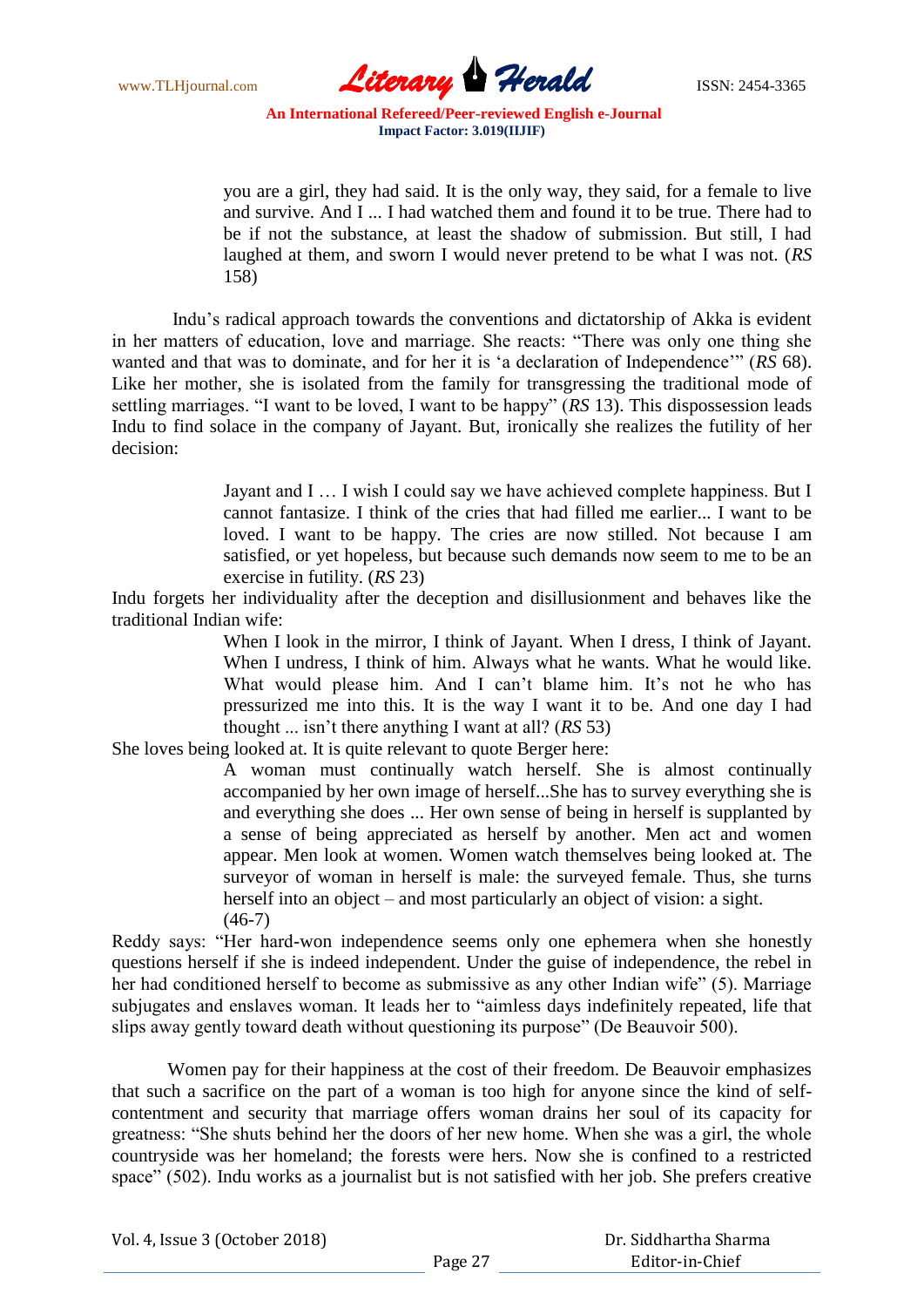www.TLHjournal.com **Literary Herald Herald** ISSN: 2454-3365

writing but Jayant discourages her. Deshpande emphasizes the feebleness of the strong marriage and reveals the commonality of this middle-class husband and wife. Jayant's nature compels Indu to hide her true "self" from him:

> But my marriage had taught me this too. I had found in myself an immense capacity for deception. I had learnt to reveal to Jayant nothing but what he wanted to see, to say to him nothing but what he wanted to hear. I hid my responses and emotions as if they were bits of garbage. (*RS* 38)

In such a situation, Indu feels alienated from Jayant. To Ann Foreman, women experience themselves as the fulfilment of other people"s needs: "Men seek relief from their alienation through their relations with women; for women there is no relief. For these intimate relations are the very ones that are the essential structures of her oppression (102).

Regarding a woman"s role-playing, Rosemarie Tong observes: "Sometimes women play their roles not so much because they want to, as because they have to in order to survive economically and/or psychologically. Virtually all women engage in the feminine role playing (208). She is a lucky woman who bears everything without shedding a tear. Through Indu, Deshpande voices her view on marriage:

> It is a trap. That"s what marriage is. A trap? Or a cage? Maybe the comic strip version of marriage... a cage with two trapped animals glaring hatred at each other... isn't so wrong after all. And it's not a joke, but a tragedy. But what animal would cage itself? (*RS* 63)

Women"s experience is chiefly defined through interpersonal, usual familial and filial relationships. Her identity exists "largely as being – for – others rather than being – for – itself" (Waugh 43). Deshpande sketches the process of transformation in Indu from a bold, sincere and outspoken woman to a person avoiding pain, conflicts and confrontations. The tragedy is that having played her role to perfection, Indu finds her life empty, meaningless and unfulfilled.

The novel explores the pain of the protagonist Indu in the male-dominated society. She tries to escape from this and discover her real "self". The novelist highlights that Indu protests against the restrictions imposed upon her. She looks upon marriage as a system which makes one very dependent. It depicts her confrontation with the family, with the male world and society. She manages to escape from the suffocation in the male-dominated society and finds her real "self". Her long journey ends with the realization that she has been chasing shadows, leaving her roots behind. The story concludes with her assumption that by fitting herself in a new role of a wife she could attain her freedom. The novel ends on a positive note with the hope of a new dawn. Indu has learnt to see not only her life as full of possibilities for growth and grace but the very meaning of existence.

In this novel, protagonist is caught in the conflict between individuality and conventionality. She does not want to be considered as object of satisfaction. She confronts and attain a new balanced power. But the idea of freedom is not obtained from the west. She strongly believes in conformity and compromise for the sake of the retention of domestic harmony. Deshpande advocates neither victory nor defeat in her novel but the harmony and understanding between two conflicting ideals, which is the symbol of basic Indian attitude. Deshpande celebrates the major exploration of her heroines by outshining the boundaries of the female gender. Bhatnagar's quote is applicable to the ending of the novel: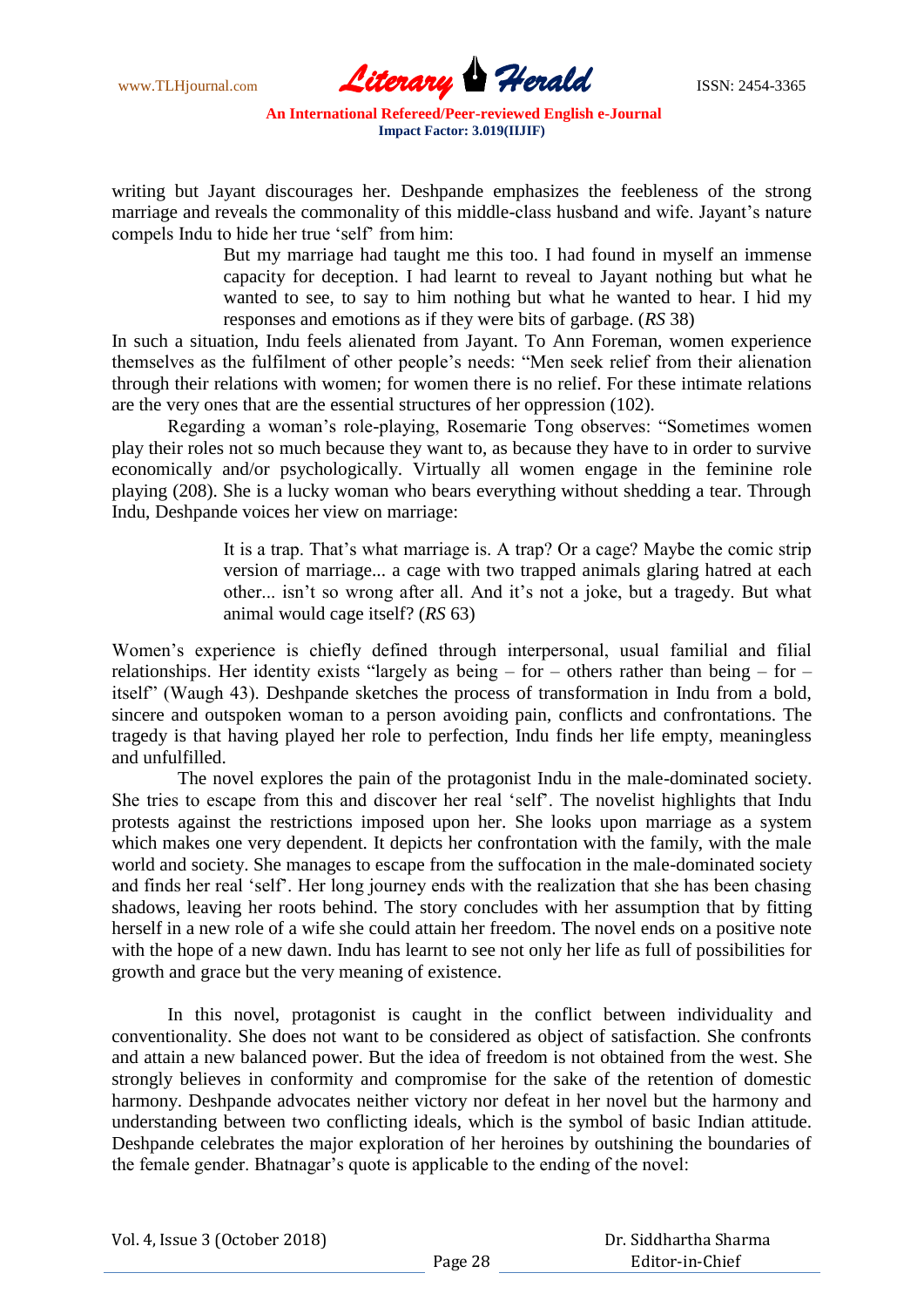www.TLHjournal.com **Literary Herald ISSN: 2454-3365** 

Thus, Shashi Deshpande makes her heroine choose security through reconciliation. The ethos in the novel is neither of victory nor of defeat but of harmony and understanding between two opposing idea and conflicting selves. This is quite representative of the basic Indian attitude. (63)

Deshpande presents the protagonists wedged in the web of marital discord. In the words of Bernard Shaw:

> Man and wife do not, as a rule, live together; they only breakfast together, dine together, and sleep in the same room. In most cases the woman knows nothing of the man"s working life and he knows nothing of her working life (he calls it her home life). (Preface 11)

There are diverse grounds like deprived childhood, socialization, tradition, culture and incompatibility that lead to the failure of the women as wives. Though she criticises society, Deshpande is optimistic and creates fighting women who use their education and employment to fight and win in the end. Whether they fight or not, win or lose these women travel in the gloomy passage of their lives in their bleak existence, as wives in a maledominated society.

In this novel, Shashi Deshpande not only speaks of liberation within the framework of marriage but also attempts to trace the process by which women are "womanised". Deshpande's women do not opt out of imperfect relationships, but try and redress the power and gender imbalances through self-knowledge. Kamini Dinesh contends:

> [The woman"s] emancipation is not in repudiating the claims of her family, but in drawing upon untapped inner reserves of strength. The wife, in the end, is therefore not a rebel but a redeemed wife – one who has broken the long silence, one who is no longer afraid of the dark. She is a wife reconceptualised as a woman and an individual – a marked contrast to the older generation of women around her with their uncomplaining, unresisting, fatalistic attitude. (204-205)

Thus, *Roots and Shadows* revolves around the family relationships and the necessity for women to live within a relationship because without women's contribution, the family can collapse. Shashi Deshpande presents a woman"s view, what she is in a family and what the family means to her. The protagonists Indu is in search for self and in her searching she loses her oppression to find a new self. A 'new woman' is a feminist who is in search for the means to overcome oppression and to develop her powers and abilities for personal fulfilment and self-actualisation.

## **Works Cited**

Berger, John. *Ways of Seeing*. Harmondsworth: Penguin,1972. Print. Bhatnagar, Paravati. "Search of Identity: A Study of Shashi Deshpande"s *The Dark* 

*Holds No Terrors.*" *The Quest.* 15.1 (2001): 60-67. Print.

De Beauvior, Simone. *The Second Sex*. 1953. Trans. and ed. H.M.Parshley. Middlesex: Penguin, 1972. Print.

Deshpande, Shashi. *Roots and Shadows*, New Delhi: Penguin Books India, 1983. Print.

 Dr. Siddhartha Sharma Editor-in-Chief